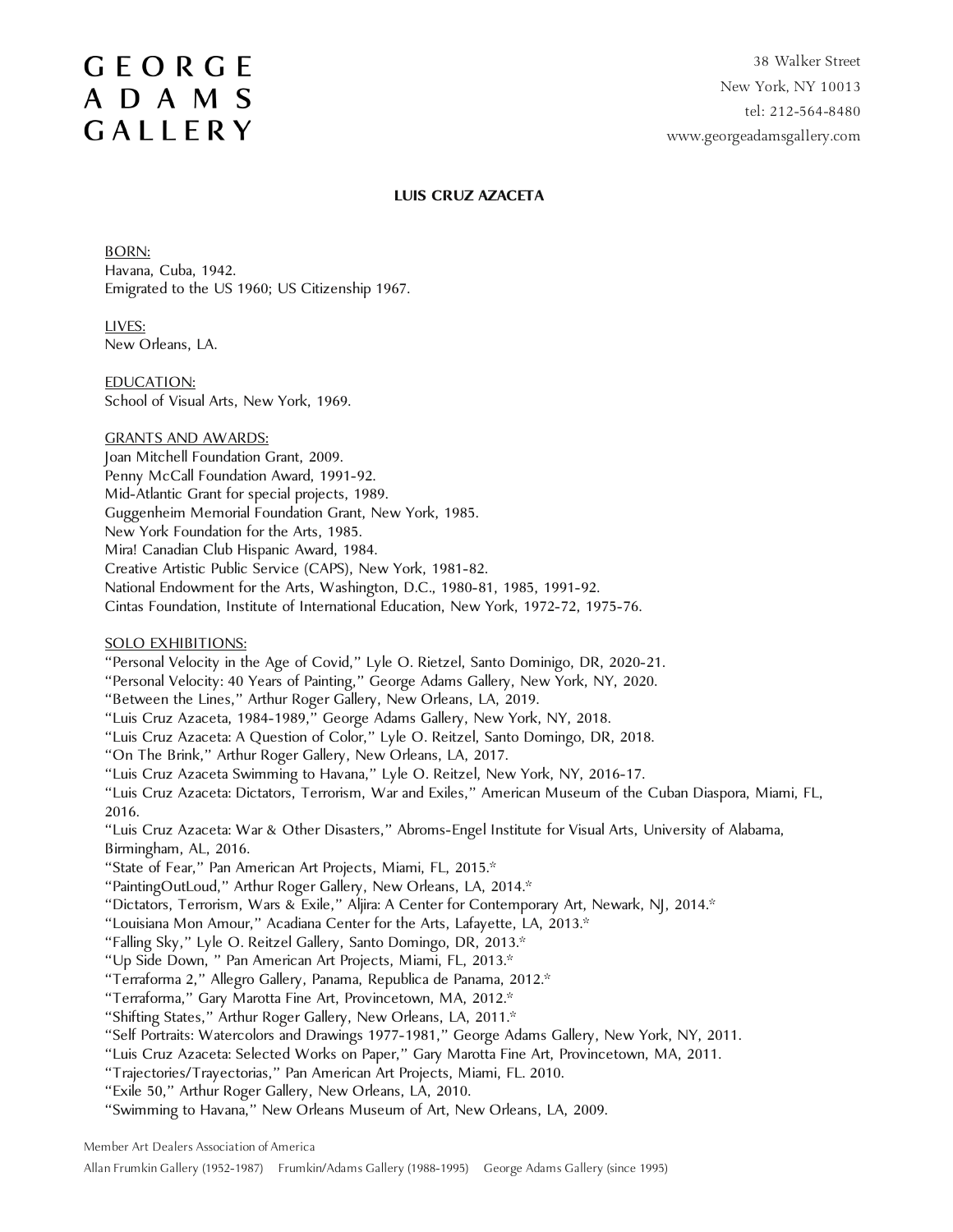38 Walker Street New York, NY 10013 tel: 212-564-8480 www.georgeadamsgallery.com

"Ambulatory: Museum Plan," Emmanuel Gallery, Colorado University Museum, Denver, CO, 2009.

"Luis Cruz Azaceta: 1999," Contemporary Arts Center, New York, NY, 2008..

"Museum Plans," Bernice Steinbaum Gallery, Miami, FL, 2008.\*

"No Bounds," Gertrude Herber Institute of Art, Augusta, GA, 2008.\*

"Local Anesthesia," Arthur Roger Gallery, New Orleans, LA, 2007.\*

"Ambulatory: Museum Plan," Galeria Ramis Barquet, Chelsea, New York, NY, 2007.\*

"Sin Palabras/Without Words," Galeria Lyle O. Rietzel, Santo Domingo, DR, 2007.\*

"Bloom: Paintings and Constructions," Jacksonville Museum of Modern Art, Jacksonville, FL, 2006.\*

"In Transit: New Work by Luis Cruz Azaceta," The University of Georgia Lamar Dodd School of Art, Athens, GA, 2006.

"Eyeshot." Galeria Ramis Barquet, New York, NY, 2005.

"Works on Paper." Fredric Snitzer Gallery, Miami, FL, 2005.

"Migraciones, Laberintos & Alucinaciones." Galeria Lyle O. Rietzel, Santo Domingo, DR, 2005.\*

"Happy Deadly in New Orleans." Arthur Roger Gallery, New Orleans, LA, 2004.

"Navegante." Galeria Ramis Barquet, Monterrey, Mexico, 2003.

"Joy-Ride." Fredric Snitzer Gallery, Miami, FL, 2002.

"Happy/Deadly." Galeria Ramis Barquet, New York, NY, 2002.

"Prayers-Beads-Cells: In the Age of Terrorism." Arthur Roger Gallery, New Orleans, LA, 2002.

"Adrift." Generous Miracles Gallery (in collaboration with Galeria Ramis Barquet), New York, NY, 2001.

"Structuring Fear." Galeria Ramis Barquet, New York, NY, 2000.\*

"Luis Cruz Azaceta." Arthur Roger Gallery, New Orleans, LA, 2000.

"Bound." Mary-Anne Martin/Fine Art, New York, NY, 1998.

"Break Out." Galería Ramis Barquet, New York, NY, 1998.

"Deadline." Fredric Snitzer Gallery, Coral Gables, FL, 1997.

"Self as Another." University Art Gallery, San Diego State University, CA, 1996.

"A Painter's Passage." New Jersey Center for Visual Arts, Summit, NJ, 1996.\*

"Dislocations." Mills College Art Gallery, Oakland, CA, 1995.

"Stripped Bare." Frumkin/Adams Gallery, New York, NY, 1995.

"Azaceta/Bedia." Art Miami, FL, 1994.

"HELL, Selected Works from 1978-1993," Alternative Museum, New York, NY, 1994.\*

"Recent Works." J. Maddux Parker Gallery, Sacramento, California, 1994.

"Street Life in America, A Man Caught Between Two Cultures--A Survey of Northern California and Bay Area

Collections." La Raza / Galeria Posada, Sacramento, CA, 1994.

Sylvia Schmidt Gallery, New Orleans, LA, 1993, 1995.

"Identity and Chaos." Daniel Saxon Gallery, Los Angeles, CA, 1993.

"Biting the Edge." Contemporary Arts Center, New Orleans, LA, 1993.\*

"The AIDS Epidemic Series." Santa Barbara Museum of Art, CA, 1993.

"Picturing the World Turned Upside Down: Paintings by Luis Cruz Azaceta." Galeria Ramis Barquet, Monterrey, Mexico, 1992.\*

"Luis Cruz Azaceta: Selections from the 'Aids Epidemic' Series." Museum of Art, Rhode Island School of Design, Providence, RI, 1992.

Fredric Snitzer Gallery, Miami, 1992, 1993\*, 1994.

"Obras Selectas: Trayectoría." Galería Botello, Hato Rey, Puerto Rico, 1991.\*

"Trayectoría." Museo de Arte De Ponce, Puerto Rico, 1991.

Georgia State University, Atlanta, 1990.

"Luis Cruz Azaceta: The Aids Epidemic Series." Queens Museum, New York, NY; John and Mable Ringling Museum of Art, Sarasota, FL; Tweed Museum of Art, Deluth, MN; Cleveland Center for Contemporary Art,

Cleveland, OH, 1990-93.\*

Eugene Binder Galerie, Cologne, DE, 1990.

Opus Art Studios, Inc., Coral Gables, FL, 1989,\* 1991.

Kunst Station, Sankt Peter, Cologne, DE, 1988.\*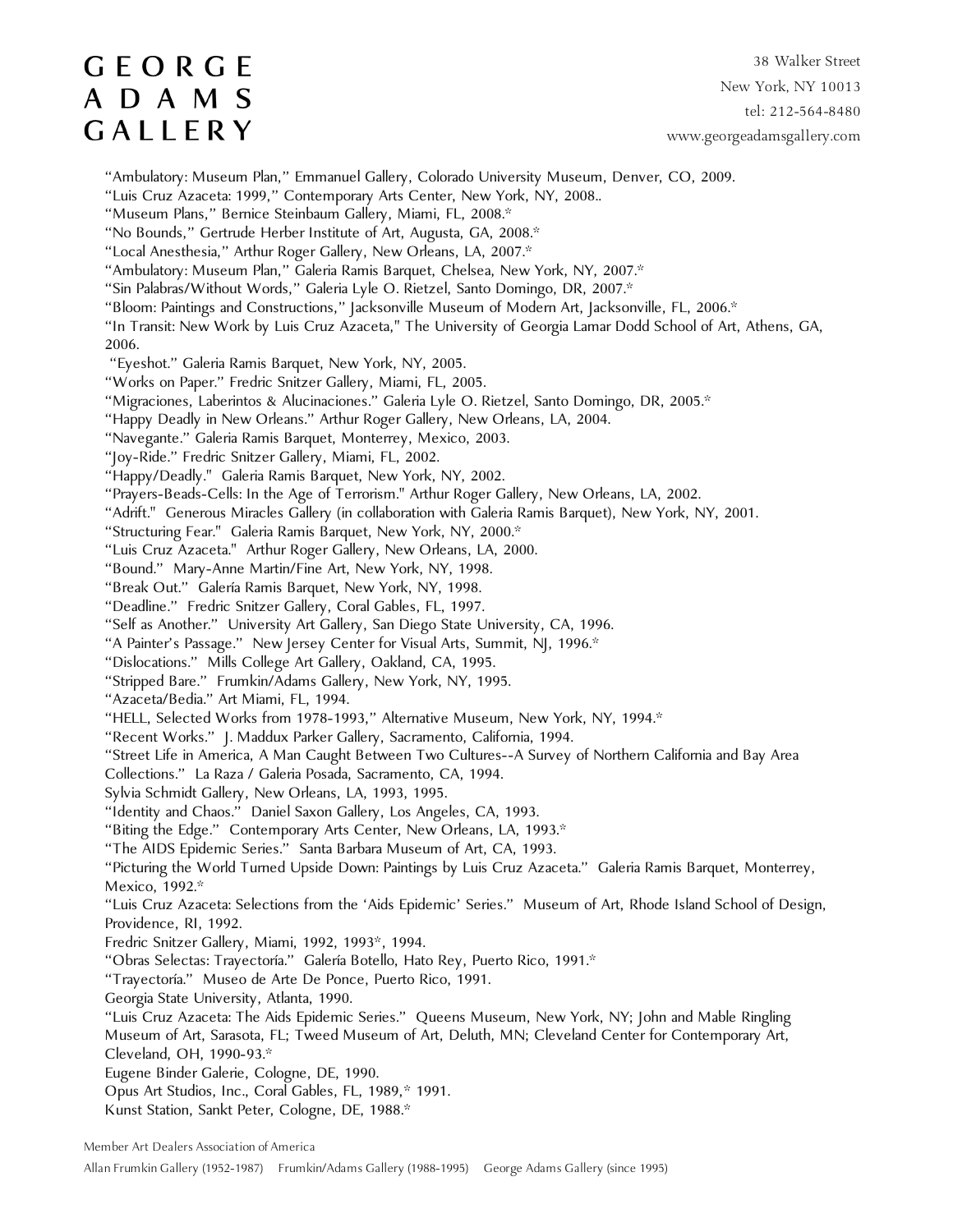38 Walker Street New York, NY 10013 tel: 212-564-8480 www.georgeadamsgallery.com

Frumkin/Adams Gallery, New York, NY, 1988, 1989,\* 1990,\* 1991, 1992, 1993. Lisa Sette Gallery, Scottsdale, AZ, 1987, 1989, 1991, 1994. Gallery Paule Anglim, San Francisco, CA, 1987. "Tough Ride Around the City." Fondo del Sol Visual Arts Center, Washington, D.C., 1987.\* Le Musee Francais, Miami, FL, 1987. Anderson Gallery, Virginia Commonwealth University, Richmond, VA, 1986. Museum of Contemporary Hispanic Art, New York, NY, 1986.\* Chicago International Art Exposition, Chicago, IL, 1985. Louisiana State University Gallery, Baton Rouge, LA, 1982. The Candy Store, Folsom, CA, 1981, 1984, 1986. Richard L. Nelson Gallery, University of California, Davis, CA, 1981. Allan Frumkin Gallery, New York, NY, 1979, 1982, 1984,\* 1985, 1986. Allan Frumkin Gallery, Chicago, IL, 1978. Cayman Gallery, New York, NY, 1978. New World Gallery, Miami-Dade Community College, Miami, FL, 1978. South Campus Gallery, Miami-Dade Community College, Miami, FL, 1978. GROUP EXHIBITIONS: "Louisiana Contemporary," Ogden Museum of Southern Art, New Orleans, LA, 2021. "Behind Every Beautiful Thing: Encountering Bodies, Wrestling the Human Condition," Contemporary Arts Center, New Orleans, LA, 2021. "New Flavors: Collected at the Candy Store, Selections from the Manetti Shrem Museum," Manetti Shrem

Museum of Art, University of California, Davis, CA, 2021.

"The Sleep of Reason," Good Children Gallery, New Orleans, LA, 2021.

"Global/Borderless Caribbean XII: Focus Miami," Little Haiti Cultural Complex, Miami, FL, 2020-21.

"Make America What America Must Become," Contemporary Art Center, New Orleans, LA, 2020.

"Louisiana Contemporary," Ogden Museum of Southern Art, New Orleans, LA, 2020.

"Art after Stonewall: 1969-1989," Grey Art Gallery, New York University, and Leslie-Lohman Museum of Gay and Lesbian Art, New York, NY; Frost Art Museum, Miami, FL; Columbus Museum of Art, Columbus, OH, 2019- 2020.\*

"Body/Object," George Adams Gallery, New York, NY, 2019.

"10: Artist as Catalyst," Samek Art Museum, Bucknell University, Lewisburg, PA, 2019.

"Louisiana Contemporary," cur. David Breslin, Ogden Museum of Southern Art, New Orleans, LA, 2019.

"Pop America 1965-1975," McNay Museum, San Antonio; Nasher Museum, Duke University, Durham, NC; Mary & Leigh Block Museum of Art, Northwestern University, Evanston, IL, 2018-19.

"30 Years: Frumkin/Adams – George Adams Gallery," George Adams Gallery, New York, NY, 2018.

"Art of The City: Post Modern to Post Katrina," The Historic New Orleans Collection Museum, New Orleans. LA, 2018-19.

"Ride Up! Social Justice In Art From The Collection of J. Michael Bewley," San Jose Museum of Art. CA, 2018.

"Candy Store Artists," Parker Gallery, Los Angeles, CA, 2018.

"22 on Tour," Lyle O. Reitzel, Santo Domingo, DR, 2017

"On The Horizon: Contemporary Cuban Art from the Jorge M. Pérez Collection," Pérez Art Museum Miami, FL, 2017

"Various Artists," The Arthur Roger Gallery, New Orleans, LA, 2016.

"Art AIDS America," Tacoma Art Museum, Tacoma, WA, 2015; Zuckerman Museum of Art, Kennesaw, GA, 2016; The Bronx Museum of the Arts, Bronx, NY, 2016.\*

"Iconocracia," Artium Museum de Arte Contemporaneo, Vitoria-Gasteiz, ES, curated by Ivan de la Nuez (traveling through Spain, Latin America, and the US), 2015.\*

"Livin' Large: Works from the 1980s," Tucson Museum of Art, curated by Julie Sasse, AZ, 2015.

"Enduring Images," David Filderman Gallery, Hofstra University Museum, Hempstead, NY, 2015.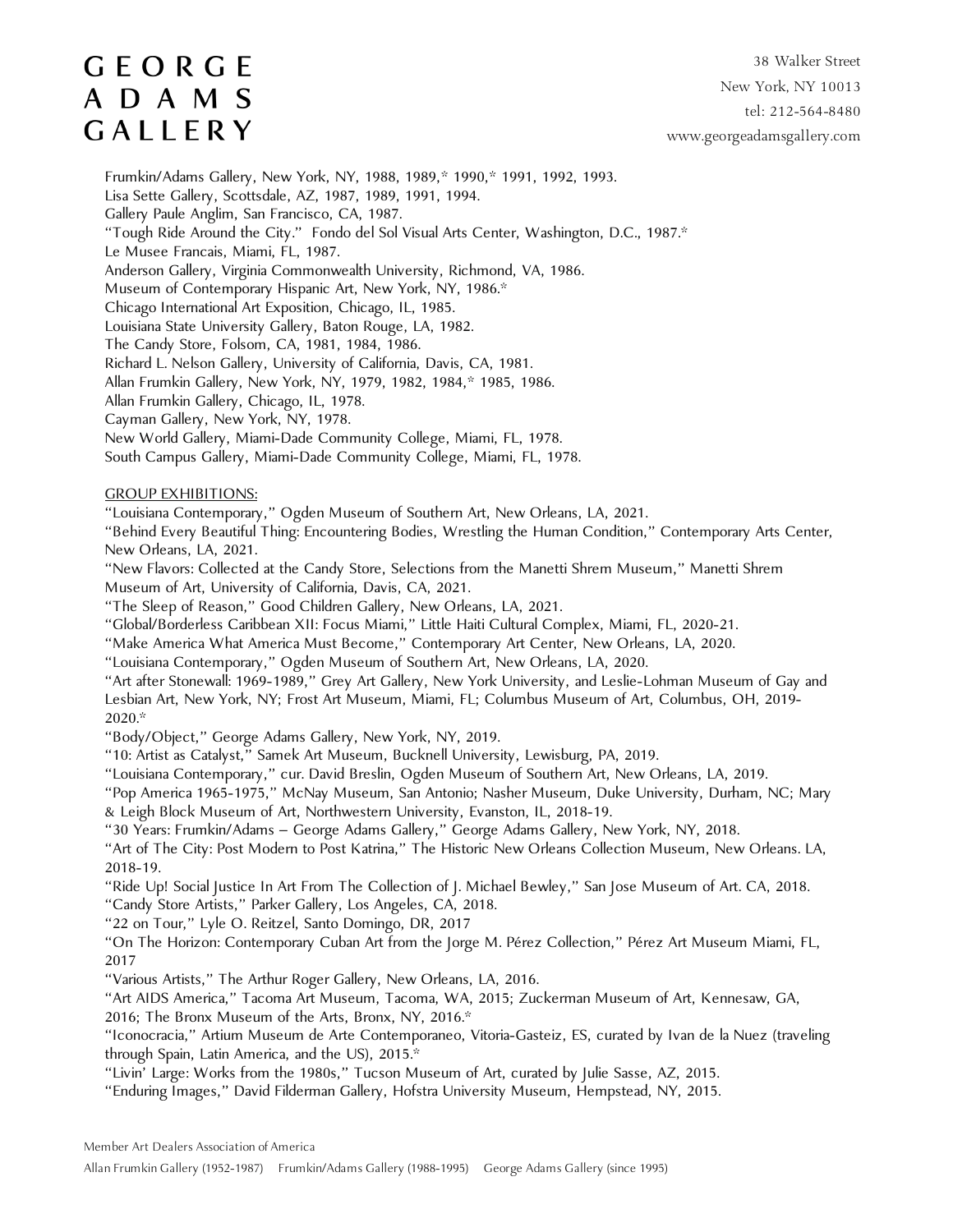38 Walker Street New York, NY 10013 tel: 212-564-8480 www.georgeadamsgallery.com

"The George W. Bush Presidency: Points of Perspective," David Filderman Gallery, Hofstra University Museum, Hempstead, NY, 2015.

"Face to Face: Artists' Self-Portraits from the Collection of Jackye and Curtis Finch Jr," Baker Museum, Naples, FL, 2015.

"5 Abstraction," Pan American Art Projects, Miami, FL, 2015.

"The Battle of New Orleans," Studio Inferno, Arabi, LA, 2015.

"New Acquisitions: Smithsonian American Art Museum," Washington DC, 2014.

"The Borderless Caribbean Project: Unmapped Trajectories," The Haitian Cultural Arts Alliance, Miami, FL, curated by Jorge L. Gutierrez, 2014.\*

"Vanitas: Contemporary Reflections on Love and Death," The Stephane Janssen Art Collection, Phoenix Art Museum, AZ, 2014.\*

"Welcome to the Jungle," Pan American Art Projects, Miami, FL, 2014.

"Art Miami," Arthur Roger Gallery Miami Art Fair, Miami, FL, 2014.

"Guns in the Hands of Artists," Jonathan Ferrara Gallery, New Orleans, LA, 2014.\*

"Reparation: Imago Mundi," (Luciano Benetton Art Collection, Italy), New Orleans Art Museum, curated by Diego Cortez, New Orleans, LA, 2014.\*

"Impact and Legacy: 50 years of the Cintas Foundation Art Collection," MDC Museum of Art and Design, Miami, FL, 2014.\*

"Latin American Art & Latino Art," Allen Memorial Art Museum, Oberlin College, Oberlin, OH, 2014.\*

"Prudencia y Lejanja," Lyle O. Reitzel Gallery, Santo Domingo, DR, 2014.

"China: June 4, 1989: The 25<sup>th</sup> Anniversary Exhibition in Commemoration of the Tiananmen Square 1989 Student Movement, White Box Center, New York, NY, curated by Bob Lee, 2014.

"If You're Accidentally Not Included Don't Worry About It," Zucher Studio, New York, NY, curated by Peter Saul, 2014.

"Impact & Legacy: 50 Years of Cintas Fellows Collection, Miami Dade College Museum of Art, Miami, FL, 2014.\*

"Cuban American: Empire State of Mind," Lehman College Art Gallery, Bronx, NY, 2014.

"Wifredo Lam & Great Cubans," Gary Nader Art Centre, Miami, FL, 2014.

"Our America: Latino Presence in American Art," Smithsonian American Art Museum, Washington DC, 2013.\* "I, You, We," Whitney Museum of American Art, New York, NY, 2013.

"Works on Paper," Alexandra's Art 954, Miami Hispanic Cultural Art Center, Miami, FL, 2013.\*

"Order, Chaos & the Space Between: Contemporary Latin American Art from the Halle Art Permanent Collection," Phoenix Art Museum, AZ, 2013.\*

"50/50: Celebrating Fifty Years Anniversary (Works from the Museum Permanent Collection)," The Hofstra University Museum, Hempstead, NY, 2013.\*

"A Centennial Salute: Prints from the Reading Public Museum," Freeman Gallery, Albright College, Reading, PA, 2013.

"Dia Internacional de los Museos: Arte Contemporaneo Desplazamientos (Coleccion FEMSA)," Parque Cultural Reynosa, Tamaulipas, Mexico, 2013.\*

"Avant-Garde at La Castilla," Lyle O. Reitzel Gallery, La Castilla Colonial, Santo Domingo, DR, 2013.\*

"PINTA Latin American Art Exhibition," Earls Court Exhibition Center, London, ENG, 2012.

"Under the Influence: The Comics," Edith Alstchul Lehman College Gallery, Bronx, NY, 2012.

"RAW," Homespace Gallery, New Orleans, LA, 2012.

"Painting Borges," Iris and B. Gerald Cantor Art Gallery, Worchester, MA, 2012.

"Latin America: Art and Confrontation 1910-2010," Museo del Palacio de Bellas Artes, Mexico City, Mexico; Museo de Arte del Banco de Republica/Museo de Arte Moderna de Medellin; Museo Arocena, Torreon Coah, Mexico, 2011 – 2012.

"Matrix," Museum of Fine Arts, Florida State University, Tallahassee, FL, 2009.\*

"AJIACO: Spirituality in Contemporary Cuban Art," Lyman Allyn Art Museum, CT, 2009.\*

"Trouble in Paradise: Examining Discord between Nature & Society," Tucson Museum of Art, AZ 2009.

"Prospect 1," International Biennial, New Orleans, LA 2008.\*

"In Katrina's Wake," Blanton Museum of Art, University of Texas, Austin, TX 2008.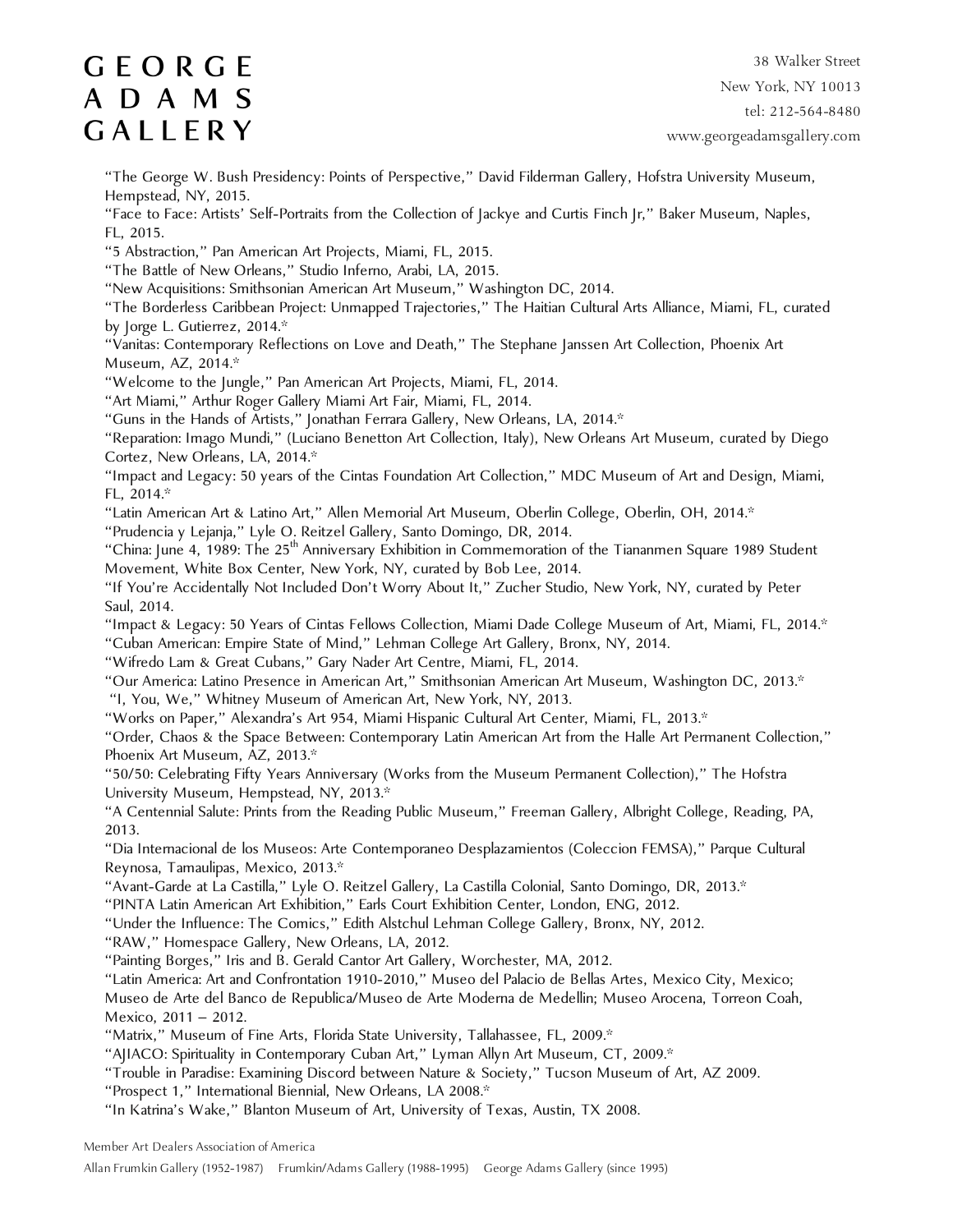38 Walker Street New York, NY 10013 tel: 212-564-8480 www.georgeadamsgallery.com

"Katrina: Catastrophe and Catharsis," Arthur Roger Gallery, New Orleans, LA 2008.

"Andamiajes/Scaffoldings," Allegro Galeria, Panama, 2008.\*

"On the Margins," The Mildred Lane Kemper Art Museum, Washington University, St. Louis, MO, 2008.

"In Katrina's Wake," The Blanton Museum of Art, Austin, TX, 2008.

"PEEP" (Kerry Stokes Art Collection) at Tarrawarra Museum of Art, Melbourne, AU, 2007.\*

"25th Anniversary Exhibition for Segura Publishing Co.," Scottsdale Museum of Contemporary Art, Scottsdale, AZ, 2007.

"Atraves Del Espejo: Arte Cubano Hoy," Allegro Galeria, Panama, 2007.\*

"Latin American Art: Myth and Reality," The Nassau County Museum of Art, Roslyn Harbor, NY, 2007.

"Calentando La Pista," Lyle O. Reitzel Gallery, Miami, FL, 2007.

"Cuba Avant-Garde: Contemporary Cuban Art From the Farber Collection," Samuel P. Hearn Museum of Art, University of Florida, Gainesville, FL, 2007.\*

"In Your Face," Bernice Steinbaum Gallery, Miami, FL, 2007

"Katrina: Catastrophe and Catharsis," Colorado Springs Fine Arts Center, Colorado Springs, CO 2007.\*

"Unbroken Ties: Dialogues in Cuban Art," Museum of Latin American Art, Long Beach, CA 2006.\*

"20th Anniversary Show," Lisa Sette Gallery, Scottsdale, AZ, 2006.\*

Miami/Basel," Galeria Ramis Barquet, Miami, FL, 2006.

"Made in New Orleans," Center for the Living Arts, Mobile, AL, 2005.<sup>\*</sup>

"Dissidence: Political Social and Artistic Protest," University of Connecticut, Stanford Art Gallery, CT, 2005.

"Art in the 'Toon Age: Selections from the Collection," curated by April Kingsley. Kresge Art Museum, Michigan State University, East Lansing, 2005.\*

"Latin American Graphics: The Evolution of Identity From Mythical to the Personal, Museum of Latin American Art, Long Beach, CA (traveling exhibition), 2004.

"Paper," Galeria Ramis Barquet, New York, NY, 2004.

"Graphic Diversity: 500 Years of Printmaking," Museum of Art, University of Missouri at Columbia, MO, 2004.\*

"Ahora es el futuro/The Future is Now." The Durst Organization, New York, NY, organized by Paul Sharpe Contemporary Art, 2004.

"Multiple Artists." George Adams Gallery, New York, NY, 2003.

"Visiones: 20th Century Latin Art: Selections From the Nassau County Museum of Art's Permanent Collection," Dowling College, NY, 2003.\*

"Inside the Paper," Centro Cultural Español, Miami, FL, 2003.\*

Rutgers Center for the Innovative Print & Paper, University of North Carolina, Chapel Hill, NC, 2003

"Crisis Response." The RISD Museum, Providence, RI, 2002.

"Me, Myself & I." George Adams Gallery, New York, NY, 2002.

"Real(ist) Men." Selby Gallery, Ringling School of Art and Design, Sarasota, FL, 2001-02.

"Reality and Figuration in Contemporary Latin-American Presence," Boca Raton Museum of Art, Boca Raton, FL, 2002.\*

"The Latin Century," Nassau County Museum of Art, Roslyn Harbor, NY, 2002.

"Human Park/Parque Humano," Institut de Culturade, Barcelona, Spain (traveling exhibition), 2002.\*

"Artists Respond: A Benefit Exhibition of Works by Gallery Artists" George Adams Gallery, New York, NY, 2001.

"2001 Collector's Show." Arkansas Art Center, Little Rock, AR, 2001.

"About Face: The Collection of Jackye and Curtis Finch, Jr." Arkansas Art Center, Little Rock, AR, 2001.\* American Embassy, Havana, Cuba, 2000.

"La Luz: Contemporary Latino Art in the United States." National Hispanic Cultural Center of New Mexico, Albuquerque, NM, 2000.\*

"Cuban Art of Three Generations." Arkansas Arts Center, Little Rock, AR, 2000.\*

"Contemporary Narratives in American Prints." Whitney Museum of American Art at Champion, NY, 1999-2000. "Large Drawings from the Arkansas Arts Center Foundation Collection." Circulated by Smith-Kramer Fine Art Services, Kansas City, MO; traveled to the Columbus Museum, Columbus, GA; Butler Institute of American Art, Youngstown, OH; Mississippi Museum of Art, Jackson, MI; Cedar Rapids Museum of Art, IA; Hunter Museum of

Art, Chattanooga, TN; Center for the Visual Arts, Metropolitan State College, Denver, CO; Georgia Museum of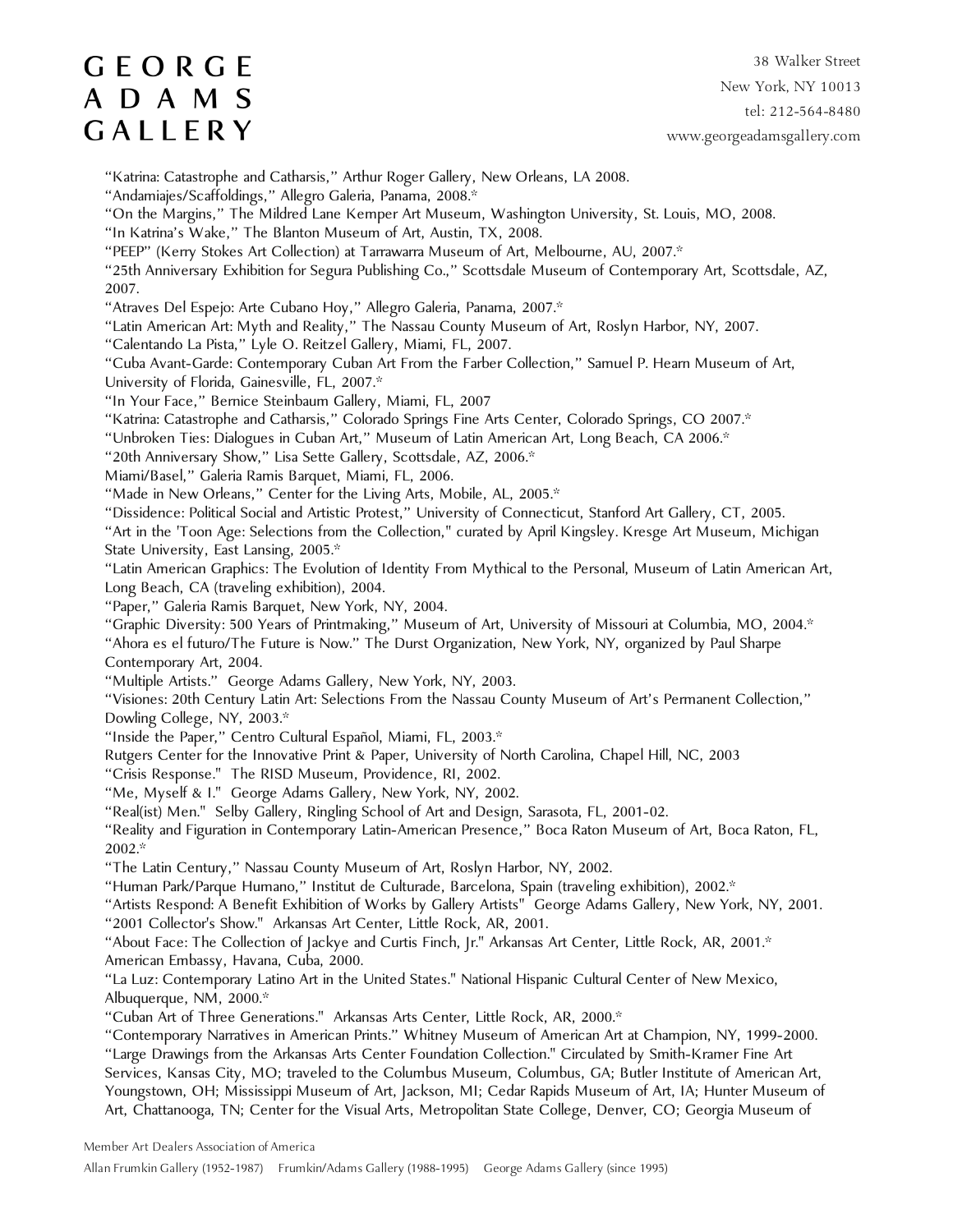38 Walker Street New York, NY 10013 tel: 212-564-8480 www.georgeadamsgallery.com

Art, University of Georgia, Athens, GA; Dubuque Museum of Art, IA; Washington State University Museum of Art, Pullman, WA, 1999-2001.\*

"Saints, Sinners and Sacrifices: Religious Imagery in Contemporary Latin American Art." George Adams Gallery, New York, NY, 1999.

"Artists for Mumia 911." George Adams Gallery, New York, NY, 1999.

"Art About Art." George Adams Gallery, New York, NY, 1999.

"Accounts Southeast: Transience." Southeastern Center for Contemporary Art." Winston-Salem, NC, 1999. Latin-American Group Show (Azaceta, Bedia, Roche, Palazyan). George Adams Gallery, New York, NY, 1998. "Annual Collector's Show." Arkansas Arts Center, Little Rock, AR, 1998.

"Caballos: Political Animals. Azaceta, Bedia, Benedit, Elso, Roche." George Adams Gallery, New York, NY, 1997. "Once Removed: The Photograph in Contemporary Cuban-American Art." West Gallery, California State University, Fullerton, CA; William Reagh Photography Center, Los Angeles Cultural Affairs Department, Los

Angeles, CA, 1997. "Queens Artists: Highlights of the 20th Century," Queens Museum of Art, New York, NY, 1997.

"Altered Egos," Hallwalls Contemporary Arts Center, Buffalo, NY, 1997.

"The Boat, Object, and Metaphor," Rubelle & Norman Schafler Gallery, Pratt Institute, Brooklyn, New York, NY, 1997.

"Mixing Business with Pleasure," Sawhill Gallery, James Madison University, Harrisonburg, VA, 1997.

 "Caribbean Visions : Contemporary Painting and Sculpture." Art Services International; Center for Fine Arts, Miami, FL; New Orleans Museum of Art, New Orleans, LA; Portsmouth Museums, Portsmouth, VA; African American Museum, Dallas, TX; Middlebury College Museum of Art, Middlebury, VT; Wadsworth Atheneum, Hartford, CT; Center for African American History and Culture, Smithsonian Institution, Washington, D.C., 1997.\* "Past Time." The Wood Street Galleries, Pittsburgh, PA, 1996.

"Cuba Siglo XX. Modernidad y Sincretismo." CAAM, Las Palmas; CAIXA, Palma de Mallorca; Santa Monica, Barcelona, ES, 1996.

"Thinking Print: Books to Billboards, 1980-95." Museum of Modern Art, New York, NY, 1996.

"Going Places." George Adams Gallery. New York, NY, 1996.

"It's Only Rock and Roll." Exhibition Management of Cleveland and Phoenix Art Museum; Contemporary Arts Center, Cincinnati, OH, 1995-1998.\*

"25 Americans: Painting in the 90s." Milwaukee Art Museum, Milwaukee, WI, 1995.\*

"Murder." Shoshana Wayne Gallery/Bergamot Station, Santa Monica; Thread Waxing Space, New York, NY, 1995.

"On the Brink 1900-2000: The Turning of Two Centuries." Galerie St. Etienne, New York, NY, 1995.\*

"Civil Rights Now." Southeastern Center for Contemporary Art, Winston-Salem, NY, 1995.

"Inside Out: Psychological Self-Portraiture." Aldrich Museum of Contemporary Art, Ridgefield, 1995\*

"1995 New Orleans Triennial." New Orleans Museum of Art, New Orleans, LA, 1995.

"Old Glory: The American Flag in Contemporary Art," Cleveland Center for Contemporary Art, Cleveland, OH; Gallery of Contemporary Art at Colorado Springs, University of Colorado, Denver, CO; Phoenix Art Museum, Phoeniz, AZ, 1994-95.

"In Common: Azaceta, Bedia, Winters," Fredric Snitzer Gallery, Coral Gables, FL, 1994.

"Masters of Satire," William King Regional Arts Center, Abingdon, VA, 1994.\*

"Cuban Artists of the Twentieth Century," Fort Lauderdale Museum of Art, Fort Lauderdale, FL, 1994.\*

"X-Sightings," Anderson Gallery, Buffalo, NY, 1994 .

"Around the House," Frumkin/Adams Gallery, New York, NY, 1994.

"43rd Biennial Exhibition of Contemporary American Painting," Corcoran Gallery of Art, Washington, DC, 1993- 1994.\*

"Building a Collection: The Department of Contemporary Art," Museum of Fine Arts, Boston, MA, 1993.

"Self-Portrait: The Changing Self," New Jersey Center for the Visual Arts, Summit, NJ, 1993.\*

"M'aidez/Mayday," Phyllis Kind Gallery, New York, NY, 1993.

"25 Years: A Retrospective," Cleveland Center for Contemporary Art, Cleveland, OH, 1993.

"Activism, Involvement, Demographics, Safe Sex," Art Gallery at Old Dominion University, Norfolk, VA, 1993.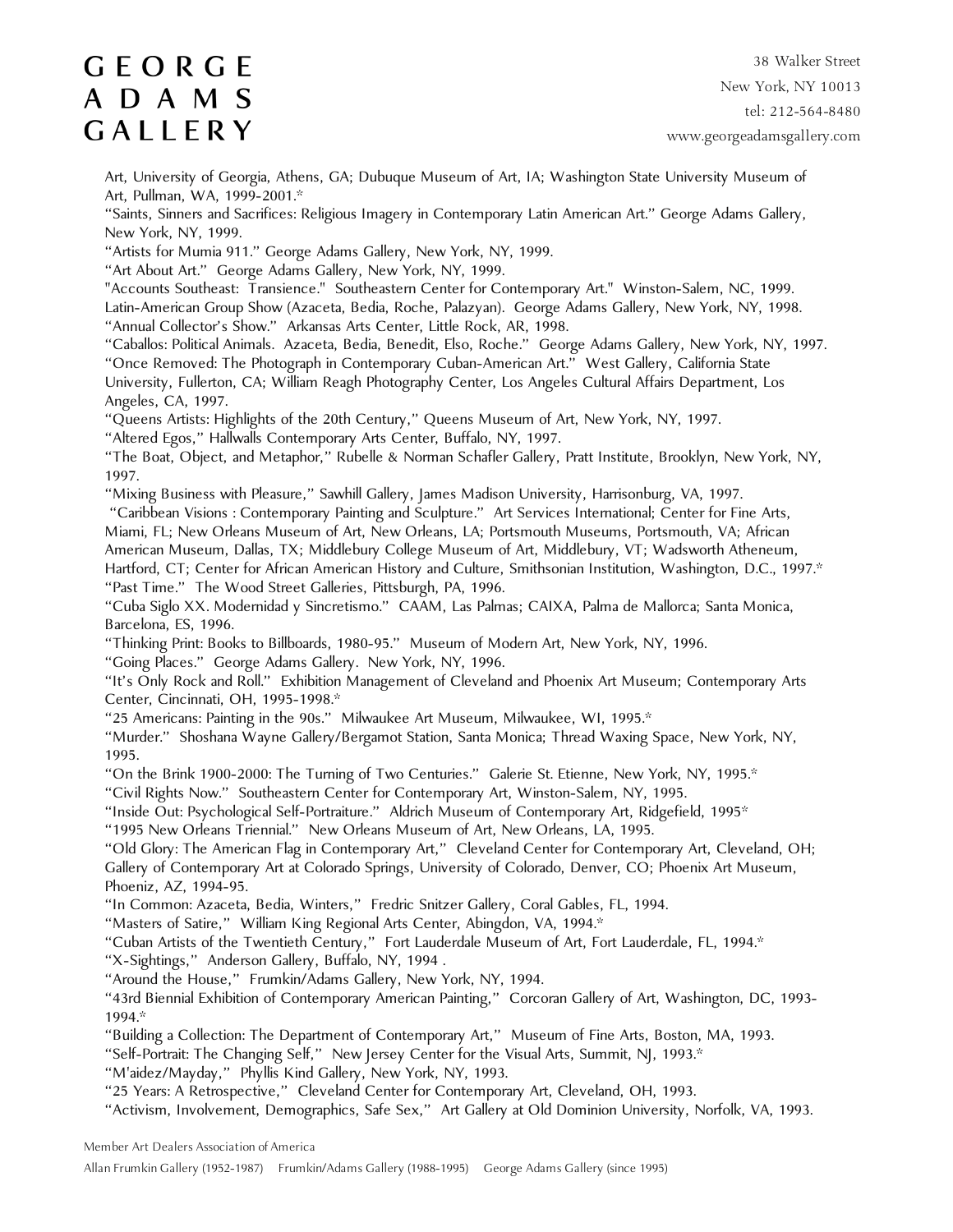38 Walker Street New York, NY 10013 tel: 212-564-8480 www.georgeadamsgallery.com

"Combined Motions: Music and Art," Landon Gallery, New York, NY, 1993.

"A Decade of Print Publishing: Sette & Segura," Neuberger Museum of Art, Purchase, NY, 1992-93.

"Ante América," Biblioteca Luis Angel Arango, Bogotá; Museo de Bellas Artes, Caracas; subsequent U.S. tour, 1992-93.\*

"Latin American Artists of the Twentieth Century," Museum of Modern Art, New York, NY; Estación Plaza de Armas, Seville, FR; Centre Georges Pompidou, Paris, FR; Museum Ludwig, Cologne, DE, 1992-93.\*

"Large-Scale Drawings," Frumkin/Adams Gallery, New York, NY, 1992.

"Marking Time Marking Place 1492-1992: First Invasion," Galería De La Raza Studio/24, San Francisco, CA, 1992.\*

"Migrations: Latin American Art and the Modernist Imagination," Museum of Art, Rhode Island School of Design, Providence, RI, 1992.\*

 "Selected Recent Acquisitions," Richard L. Nelson Gallery & Fine Arts Collection, University of California, Davis, CA, 1992.

"Ten From Queens," Queens Museum for the Paine Webber Art Gallery, New York, NY, 1992.\*

"City Views," State University of New York Art Gallery, Stony Brook, NY, 1992.

"Contemporary Art of the Americas," Bowling Green State University Art Gallery, OH, 1992.

"40th Anniversary Exhibition: Selection from the Richard Brown Baker Collection," Frumkin/Adams Gallery, New York, NY, 1992.\*

"10: Artist as Catalyst," Alternative Museum, New York, NY, 1992.

"Artists of Conscience: 16 Years of Social and Political Commentary," Alternative Museum, New York, NY, 1991- 92.\*

"Beyond Glory: Re-Presenting Terrorism," Maryland Institute College of Art, Baltimore, MD, 1991-92.\*

"Cruciformed: Images of the Cross Since 1980," Cleveland Center for Contemporary Art, Cleveland, OH;

Museum of Contemporary Art, Wright State University, Dayton, OH; Western Gallery, Western Washington University, Bellingham, WA; Macdonald Stewart Art Centre, Guelph, ON, 1991-1992.\*

"Cuba-USA: The First Generation," Fondo del Sol, Washington, DC; Museum of Contemporary Art, Chicago, IL; Minnesota Museum of Art, St. Paul, MN, 1991-1992.\*

"15 Artistas Cubanos," Ninart, Mexico City, Mexico, 1991-92.\*

"Una Selección de Artistas Hispano Americanos en los Estados Unidos," III Cuenca International Painting Biennial,

Ecuador; Museum of the Central Bank of Ecuador Galleries, Guayaquil and Quito, 1991-1992.\*

"Exposición de Grabados Y Monotipos," Galería Botello, Hato Rey, PR, 1991.\*

"Myth and Magic in America: The 80s," Museo del Arte Contemporaneo, Monterrey, Mexico, 1991.\*

"Responsive Witness," Palo Alto Cultural Center, Palo Alto, CA, 1991.\*

"The Awakening / El Despertar," Discovery Museum, Bridgeport, CT, 1991.\*

"The Rage of the Children," Frances Wolfson Art Gallery, Miami-Dade Community College, Miami, FL, 1991.\*

"They Would Rather Die," Opus Gallery, Coral Gables, FL, 1991.

"Subterranean Subjects," Henry Street Settlement, New York, NY, 1990-1991.

"Affirmative Actions," Art Gallery, School of the Art Institute of Chicago, IL, 1990.\*

"American Art Today: The City," Museum of Art, Florida International University, Miami, FL, 1990.\*

"Americanos," Museo De Arte Moderno, Mexico, 1990.\*

"Artists for Amnesty," Blum Helman and Germans Van Eck Galleries, New York, NY, 1990.

"Azaceta, Cardillo & Frigerio," Opus Gallery, Coral Gables, FL, 1990.

"California A to Z and Return," Butler Institute of American Art, Youngstown, OH, 1990.\*

"China: June 4, 1989," PS 1 and Asian American Arts Center, New York, NY, 1990.

"Día De Los Muertos III," Alternative Museum, New York, NY, 1990.\*

"Earth: Latin America's Vision," Museo de Bellas Artes, Caracas, Venezuela, 1990.\*

"Figuring the Body," Museum of Fine Arts, Boston, MA, 1990.

"Let's Play House," Fabric Workshop, Philadelphia, PA, 1990.

"Life Before Art: Images from the Age of Aids," Carlo Lamagna Gallery, New York, NY, 1990.\*

"National Drawing Invitational," Arkansas Arts Center, Little Rock, AR, 1990.

"New Acquisitions," Houston Museum of Fine Arts, Houston, TX, 1990.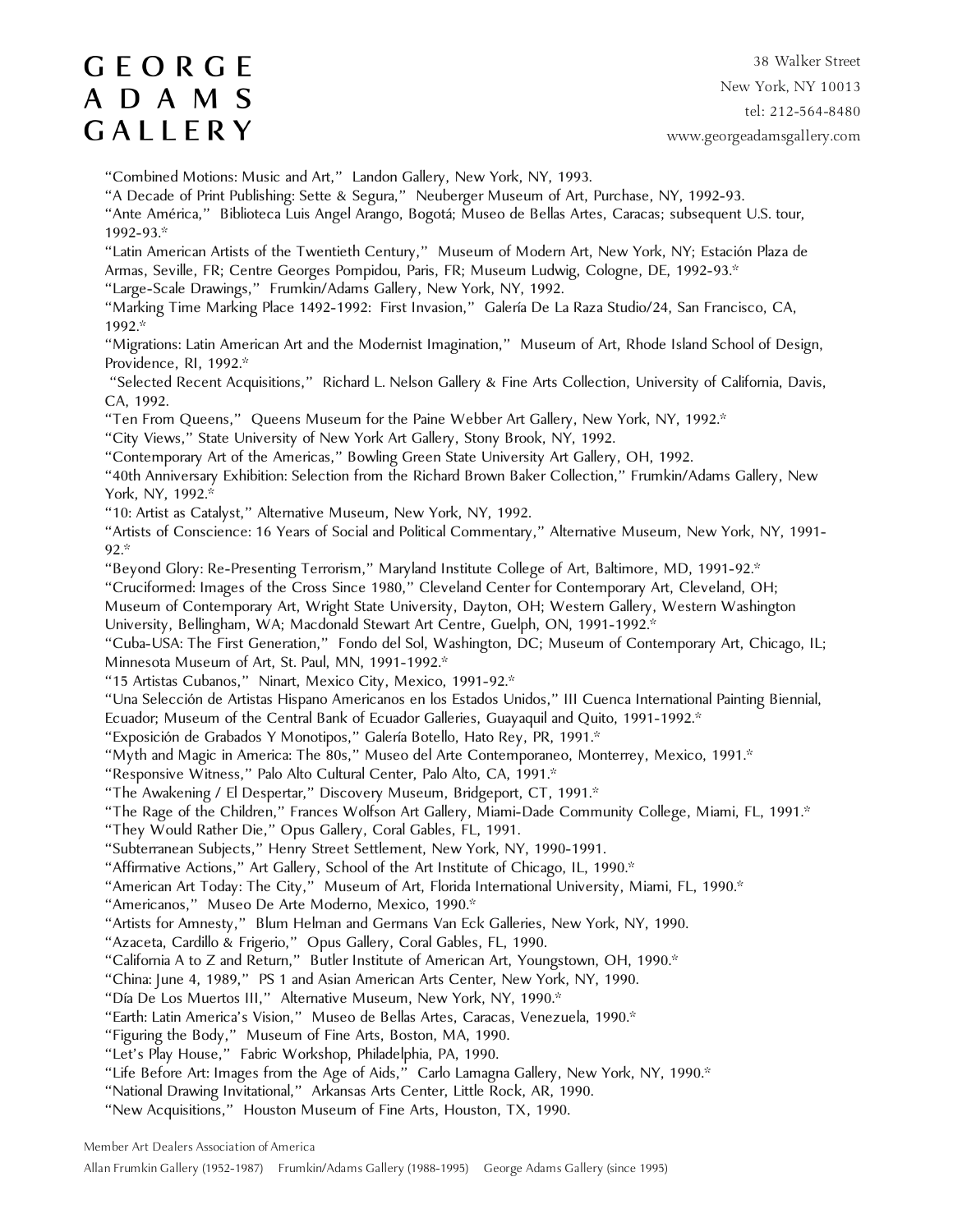38 Walker Street New York, NY 10013 tel: 212-564-8480 www.georgeadamsgallery.com

"VII Bienal Iberoamericana De Arte -Carácteres De Identidad En Pueblos IberoAmericanos," Museo De Arte Moderno, Mexico, 1990.\*

"Signs of the Self: Changing Perceptions," Woodstock Artists Association, New York, 1990.\*

"The Awakening / El Despertar," Discovery Museum, Bridgeport, 1990.\*

"The Decade Show," New Museum of Contemporary Art, New York, NY; Museum of Contemporary Hispanic Art, New York, NY; Studio Museum, New York, NY, 1990.\*

"The New School Collects," Parsons School of Design, New York, 1990.

"Abstracción-Figuración/Figurative-Abstract," Archer Huntington Art Gallery, University of Texas, Austin, TX, 1989.\*

"Act Up's Auction for Action," 890 Broadway, New York, NY, 1989.

"Art About AIDS," Freedman Gallery, Albright College, Reading, PA, 1989.

"Art Against AIDS," Body Positive Resource Center, Miami, FL, 1989.

"China," Blum Helman, Warehouse, New York, NY, 1989.

"New Acquisitions," Museum of Modern Art, New York, NY, 1989.

"Collector's Annual," Arkansas Arts Center, Little Rock, 1989, 1993, 1996.

"Collector's Exhibition," Contemporary Art Center, Vero Beach, Florida, 1989.

"Día de los Muertos II: Los Angelitos," Alternative Museum, New York City,1989.

"41st Annual Academy Institute Purchase Exhibition," American Academy and Institute of Arts and Letters, New York City, 1989.

"Personae: Contemporary Portraiture and Self-Portraiture," Islip Art Museum, East Islip, New York, 1989.

"Promises of Progress," Aljira Gallery, Newark, 1989.

"Sounding the Depths: 150 Years of American Seascape," American Federation of Arts, New York City;

Milwaukee Art Museum, Wisconsin; Art Museum of South Texas, Corpus Christi; Orlando Museum of Art,

Florida; Science and Industry, Bridgeport; Butler Institute of American Art, Youngstown; Honolulu Academy of Art, Hawaii; Center for the Fine Arts, Miami, 1989- 1990.\*

"The Best of the Annual Juried Exhibitions," Queens Museum, New York, 1989.\*

"The Face: American and European Drawings, Paintings and Sculpture," Arkansas Arts Center, Little Rock, 1989.\*

"Whose Wars," Bronx River Gallery, New York City, 1989.

"Committed to Print," Museum of Modern Art, New York City, 1988.\*

"New York City Works," One Penn Plaza, New York City, 1988.

"Fifty-Second National Midyear Exhibition," Butler Institute of American Art, Youngstown, 1988.\*

"1900 to Now: Modern Art from Rhode Island Collections." Museum of Art, Rhode Island School of Design, Providence, RI, 1988.\*

"Paper Vision II," Housatonic Community College, Bridgeport, Connecticut, 1988.

"Self As Subject," Katonah Art Gallery, Katonah, NY, 1988.

"Spectrum: New Developments in Three Dimensions," Frumkin/Adams Gallery, New York, NY, 1988.

"10 Latino Artists," Jack Tilton Gallery, New York, NY, 1988.

"Committed to Print," Museum of Modern Art, New York, NY, 1988.\*

"Hispanic Art in the United States: Thirty Contemporary Painters and Sculptors," Museum of Fine Arts, Houston, TX; Corcoran Gallery of Art, Washington, D.C.; Lowe Museum, Miami, FL; Museum of New Mexico, Santa Fe, NM; Los Angeles County Museum of Art, Los Angeles, CA; Brooklyn Museum, New York, NY, 1987-89.\*

"Art of the Fantastic: Latin America, 1920-1987," Indianapolis Museum of Art, Indianapolis, IN; Queens Museum, New York, NY; Center for the Fine Arts, Miami, FL; Centro Cultural/Arte Contemporaneo, Mexico City, 1987- 88.\*

"Charged Image I," Beaver College Gallery, Glenside, Pennsylvania, 1987-88.

"Outside Cuba/Fuera de Cuba," Rutgers State University, New Burnswick, NJ; Museum of Contemporary Hispanic Art, New York, NY; Miami University Art Museum, Oxford, OH; Museo de Arte de Ponce, PR; Center for the Fine Arts, Miami, FL, 1987-88.\*

"Collector's Annual," Arkansas Arts Center, Little Rock, AR, 1987, 1989.

"American Dreams," Memorial Union Art Gallery, University of California, Davis, CA, 1987.

"Contemporary Symbolist Sensibilities," Bronx Museum of Art, New York, NY, 1987.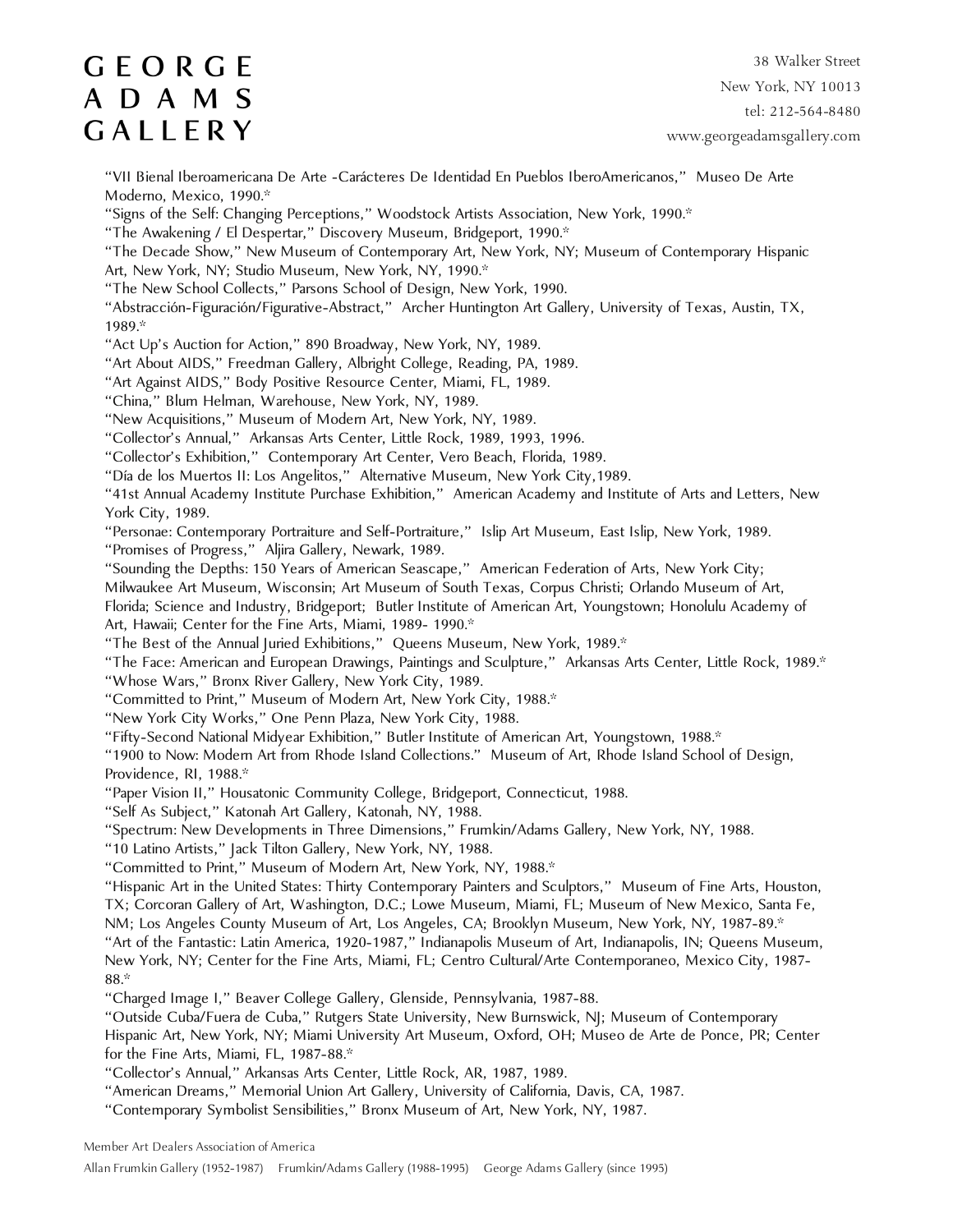38 Walker Street New York, NY 10013 tel: 212-564-8480 www.georgeadamsgallery.com

"Crime and Punishment," Schreiber/Cutler, Inc., New York, NY, 1987.

"Images of Latin American Culture," Gray Art Gallery, East Carolina University, Greenville, NC, 1987.

"Monotypes II," Allan Frumkin Gallery, New York, NY, 1987.

"Private Expressions: Personal Experiences," Leonhardt Galleries, Stamford Museum and Nature Center, CT, 1987.\*

"Repulsions: Aesthetics of the Grotesque," Alternative Museum, New York, NY, 1987.\*

"Self-Portraits: The Message, The Material," Schick Art Gallery, Skidmore College, Saratoga Springs, NY; Hofstra University Museum, Hempstead, NY, 1987.\*

"The Artful Traveler," BMW Gallery, New York, NY, 1987.

"The First America: Selections from the Nancy Sayles Day Collection of Latin American Art," New England Foundation for the Arts: Museum of Art, Rhode Island School of Design, Providence, RI, 1987.

"The House in Contemporary Art," University Art Gallery, California State University, Turlock, CA, 1987.\*

"The Mind's I," Asian Arts Institute, New York, NY, 1987.\*

"Caribbean Art/African Currents," Museum of Contemporary Hispanic Art, New York, NY, 1986.\*

"Fetishes, Figures and Fantasies," Kenkeleba House, Inc., New York, NY, 1986.\*

"Into the Mainstream: Ten Latin American Artists Working in New York," Jersey City Museum, Jersey City, NJ, 1986.\*

"Eccentric Drawings," Allan Frumkin Gallery, New York, NY, 1986.\*

"Life in the Big City," Rhode Island School of Design, Providence, RI, 1986.\*

"New Narrative Painting," Metropolitan Museum of Art, New York, NY, 1986.

"New York City: New Work," Delaware Art Museum, Wilmington, DE, 1986.\*

"Artists for Artists," New York Artists Housing Benefit, Charles Cowles Annex, New York, NY, 1986.\*

"Pastels," Noha Haime Gallery, New York, NY, 1985.

"Annual Juried Exhibition, 1985," Queens Museum, New York, NY, 1985.\*

"American Artists of Cuban Origin," Miami-Dade Community College, South Campus, Miami, FL, 1985.\*

"Azaceta, Brown, DeForest, Dugan, Saul," CSCS Art Gallery, Turlock, CA, 1985.\*

"Cut-Out/Outline/Silhouette," Allan Frumkin Gallery, New York, NY, 1985.

"Inaugural Exhibition," Museum of Contemporary Hispanic Art, New York, NY, 1985.

"Nude, Naked, Stripped," Massachusetts Institute of Technology, Hayden Gallery, Cambridge, MA, 1985.\*

"Painters In the Anchorage," Creative Time, Inc., Brooklyn, NY, 1985.

"Anniversary Exhibition," Allan Frumkin Gallery, New York, NY, 1984.

"Aquí: 21 Latin American Artists Living and Working in the United States," Fisher Gallery, University of Southern California, Los Angeles, CA, 1984.\*

"New Figure Drawing: Twelve Latin American Artists," Wolfson Gallery, Miami-Dade Community College, Miami, FL, 1984.\*

"New Forms of Figuration," Center for Inter-Relations and City Gallery, New York, NY, 1984.

"Notes from the Underground," Allan Frumkin Gallery, New York, NY, 1984.

"The Canadian Club Hispanic Art Tour 1984," Hiram Walker Inc., 1984.\*

"The Studio," Allan Frumkin Gallery, New York, NY, 1984.

"Apocalypse and Utopia," Payne Gallery, Moravian College, Bethlehem, PA, 1983.\*

"Bodies and Souls," Artists' Choice Museum, New York, NY, 1983.\*

"Constructed Paintings," Allan Frumkin Gallery, New York, NY, 1983.

"Contemporary Self-Portraits," Allan Frumkin Gallery, New York, NY, 1983.\*

"Current Expression," Florida International University, Miami, FL, 1983.

"Inside Self Someone Else," Dayton Art Institute, Dayton, OH, 1983.\*

"Paradise Lost," Marilyn Pearl Gallery, New York, NY, 1983.

"Sacramento Collects," Crocker Art Museum, Sacramento, CA, 1983.

"Victims and Violence," Contemporary Art Center, New Orleans, LA, 1983.

"CAPS Painting Recipients," Lehman College Gallery, New York, NY, 1982.

"Inside Out," Newport Harbor Art Museum, CA; Portland Art Museum, OR: Joslyn Art Museum, Omaha, NE, 1981-82.\*

Member Art Dealers Association of America

Allan Frumkin Gallery (1952-1987) Frumkin/Adams Gallery (1988-1995) George Adams Gallery (since 1995)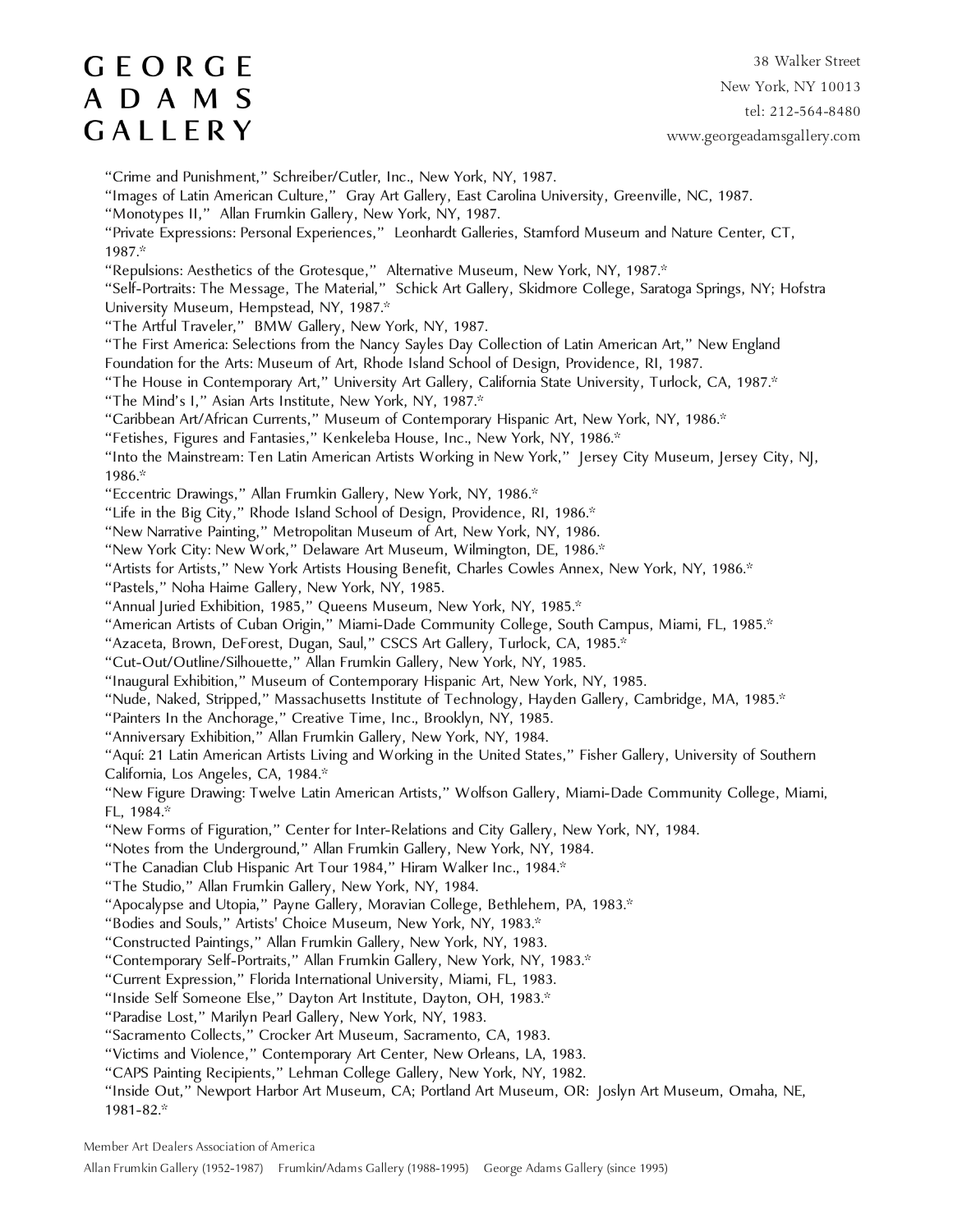38 Walker Street New York, NY 10013 tel: 212-564-8480 www.georgeadamsgallery.com

"Crimes of Compassion," Chrysler Museum, Norfolk, VA, 1981.\*

"Emerging Artists," Alternative Museum, New York, NY, 1981.\*

"For Love and Money: Dealers Choose," Pratt Manhattan Center Gallery, New York, NY; Pratt Institute Gallery, Brooklyn, NY, 1981.\*

- "4th Bienal de Arte Medellin," Medellin, Colombia, 1981.
- "Still Life," Albright-Knox Gallery, New York, NY, 1981.
- "Contemporary American Self-Portraits," Harold Reed Gallery, New York, NY, 1980.\*

"Uncommon Visions," Memorial Art Gallery, University of Rochester, New York, NY, 1980.\*

- "The Cuban Exhibition," De Armas Gallery, Miami, FL, 1979.\*
- "Variations on Latin Themes in New York," Center for Inter- American Relations, New York, 1978.
- "Resurgimento," El Museo del Barrio, New York, NY, 1978.
- "Bicentennial Exhibition," Allan Frumkin Gallery, New York, NY, 1976.

"Iman: New York: A Selection of Works of Art by Latin American Artists Living in New York," Center for Inter-American Relations, New York, NY, 1976.\*

- "New Talent," Allan Frumkin Gallery, New York, NY, 1975.
- "Festival of the Cuban Cultural Center," New York, NY, 1973, 1974.

"Four Latin American Artists," Llerena Studio, New York, NY, 1972.

"International Art Exhibit," Loeb Student Center, New York University, New York, NY, 1971, 1972, 1973.

- Paula Insel Gallery, New York, NY, 1971.
- El Círculo de Artes Plasticas de Nueva York, New York, NY, 1964.

#### PUBLIC COLLECTIONS:

Allen Memorial Art Museum, Oberlin College, OH

Alternative Museum, New York, NY

Artium Museo de Arte Contemporaneo, Victoria Gasteiz, Basque Country, ES

The Arkansas Arts Center, Little Rock

Art Collection, New York State Office Building, New York, NY

- Athens Academy Art Collection, Athens, GA
- Chemical Bank Collection, New York, NY
- Crocker Art Museum, Sacramento, CA
- Delaware Art Museum, Wilmington, DE
- The Fabric Workshop and Museum, Philadelphia, PA
- Fine Arts Collection, University of California, Davis, CA
- Fort Lauderdale Museum of Art, FL
- The Four Season Hotel, Miami, FL
- Fundacion Femsa, Monterrey, Mexico
- Fulton Montgomery Community College, State University of New York, NY
- Greenville County Art Museum, SC

Harlem Art Collection, State Office Building, New York, NY

The Houston Museum of Fine Arts, Houston, TX

Huntington Art Gallery, University of Texas, Austin, TX

Jack S. Blanton Museum of Art, The University of Texas at Austin, TX

Jersey City Museum, Jersey City, NJ

Kresge Art Museum, Lansing, MI

Lowe Art Museum, Coral Gables, FL

Lewis Collection, Virginia Museum of Fine Arts, Richmond, VA

MARCO (Museo de Arte Contemporaneo), Monterrey, Mexico

Metropolitan Museum of Art, New York, NY

Miami Public Library Art Collection, Miami, FL

Miami Art Museum, Miami, FL